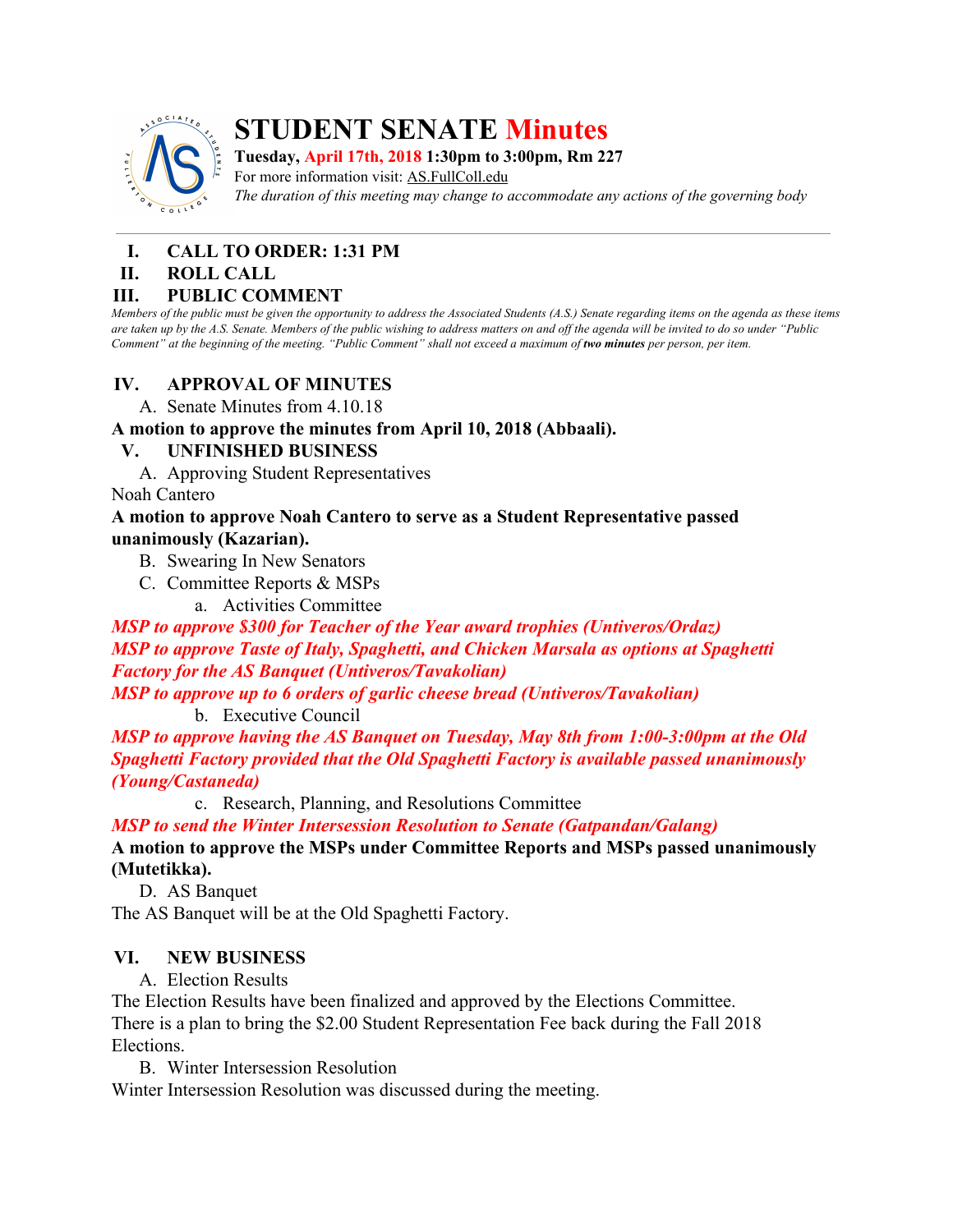## **A motion to approve the Winter Intersession Resolution passed unanimously (Marnell).**

- C. Senator of the Month March
- D.

Sana Abbaali was named the Senator of the Month for March!

E. Senator of the Month Nominations - April

Nominations will be open until May 1st, which is the last Senate meeting. The winner will be announced at the Banquet.

Aldwin Galang nominated Hannah Avalos, Bahar Tavakolian Saleh, and Annaliese Tusken. Joshua Kazarian nominated Brian Mutetikka.

Brian Mutetikka nominated Jacob Silvas.

F. Campus, District, and Other Committee Appointments

**A motion to approve Chloe Reyes to serve as a Student Representative on the District Equal Employment Opportunity Advisory Committee passed unanimously (Avalos).**

## **VII. ANNOUNCEMENTS**

Cultural Sensitivity Task Force is working on a resolution. Please contact Camille.

Judicial Committee will be meeting on Thursday. If you're interested in serving as a Senator next year, please contact Patrice.

Worldfest is on Thursday from 10:00 AM - 2:00 PM.

Tobacco Free Community College Workshop is happening in Sacramento at the beginning of May. Contact Aldwin if interested!

There is a Growth Mindset Workshop today in 226.

Students of Distinction have been announced. Congratulations to everyone who was selected! The last day to purchase Caps and Gowns is April 27th!

If you will be Honors Certified this semester, the Honors Luncheon is on May 1st from 11:30 AM - 1:00 PM.

On May 4th, College of the Canyons AS will be hosting a conference. Contact Andrew if you're interested.

MEChA will be meeting today right after AS in the 1400 building.

SI is looking for new SI Leaders for next semester. Contact Brandon Floerke if interested! The Tutoring Center is looking for Political Science Tutors

## **VIII. ADJOURNMENT: 2:03 PM**

## **Next Meeting: May 1st, 2018**